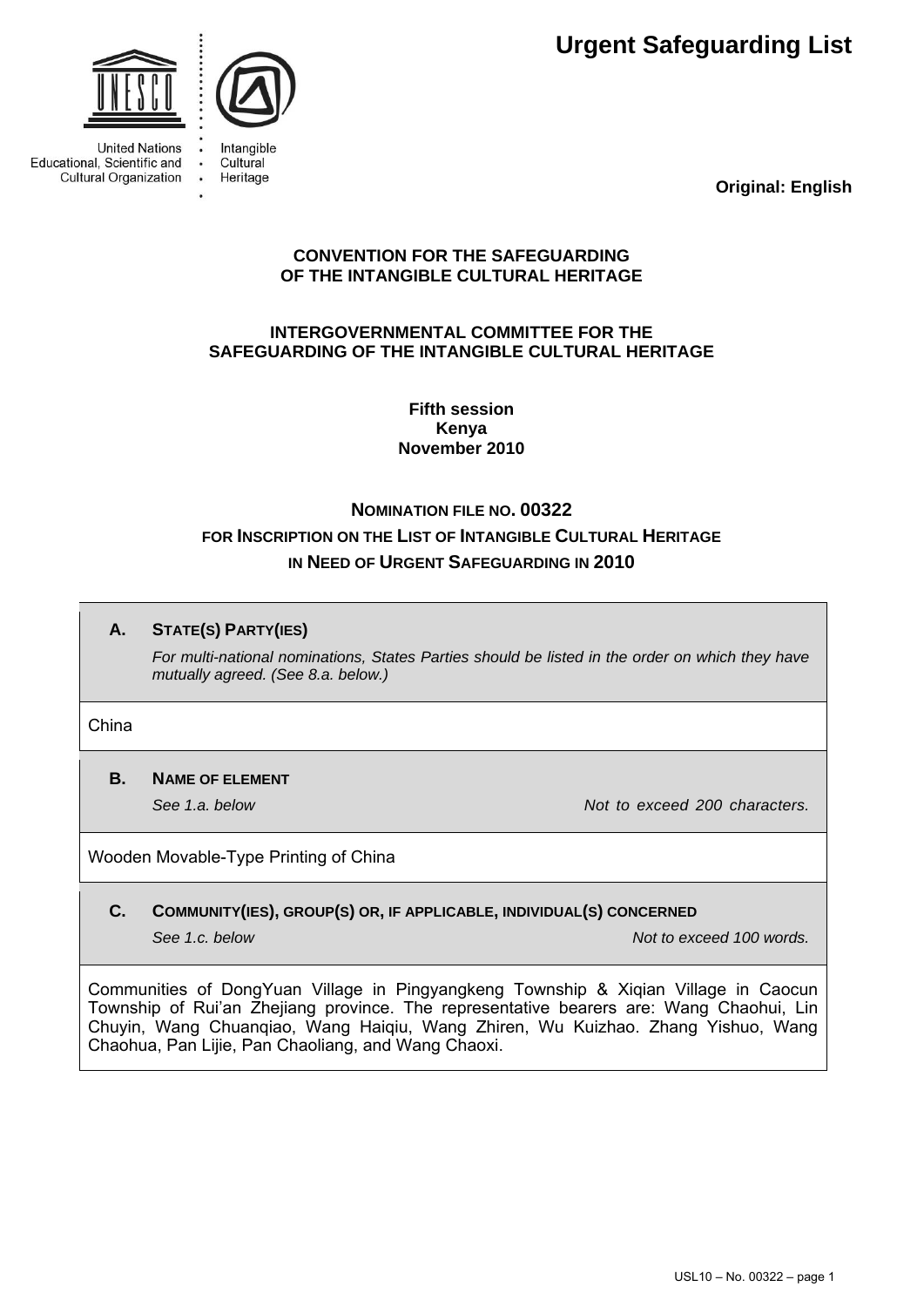#### **D. BRIEF TEXTUAL DESCRIPTION OF THE NOMINATED ELEMENT**

*The brief description of the element will be particularly helpful in allowing the Committee to know at a glance what element is being proposed for inscription, and, in the event of inscription, may be used for purposes of visibility.* 

*Not to exceed 200 words.* 

The process of Movable-Type Printing is as follows:

First, Chinese characters of different materials are engraved and picked out according to the requirement of the text to be printed. These characters are then arranged into typeface and, through a whole process of proofreading, ink brushing, paper covering, brush printing, paper cutting and binding; the printed material is finally finished. The movable characters can be used time and again after the typeface is dismantled.

In the middle of 11th century, Bisheng invented the (clay) Movable-Type Printing technique, and later in the mid-12th century, Buddhist sutra was printed in Wooden Movable-Type Printing in Western Xia Dynasty. Afterward, movable characters made of copper and tin appeared. At present in some communities of Rui'an Zhejiang province, Wooden Movable-Type Printing is still being used to print genealogy of clans.

The invention of Movable-Type Printing has had a great impetus to the progress of world civilization.

#### **E. BRIEF STATEMENT OF THE VIABILITY OF THE ELEMENT, ITS NEED FOR SAFEGUARDING AND THE PROPOSED SAFEGUARDING MEASURES**

*This statement should briefly justify why the element is being proposed for inscription on the Urgent Safeguarding List and how its viability might be strengthened through the safeguarding measures proposed below.* 

*Not to exceed 300 words.* 

In history, Movable-Type Printing was widely used in every dynasty after its invention. Since the Qing Dynasty, however, clay and copper characters gradually disappeared, but in Rui'an Zhejiang province, due to the necessity of printing genealogy of clans, Wang Chaohui, Lin Chuyin and others have inherited and passed on the handicraft of Wooden Movable-Type Printing to the present through oral instruction and rote memory of the family.

Nevertheless, with the development of modern printing technology, the young people are reluctant to learn the traditional printing technique, and only a few bearers remain. If not protected, this traditional technique will soon disappear.

Today, measures are being taken to protect this ancient printing technique. These include giving honorary titles and financial aid to the bearers, enrolling apprentices to pass on the handicraft, cultivating and training bearers, establishing the Movable-Type Printing Association to tap the potential of the non-governmental organizations, enlarging and perfecting the 'Museum of Movable-Type Printing' to demonstrate its technological process so that the technique can be passed on from generation to generation.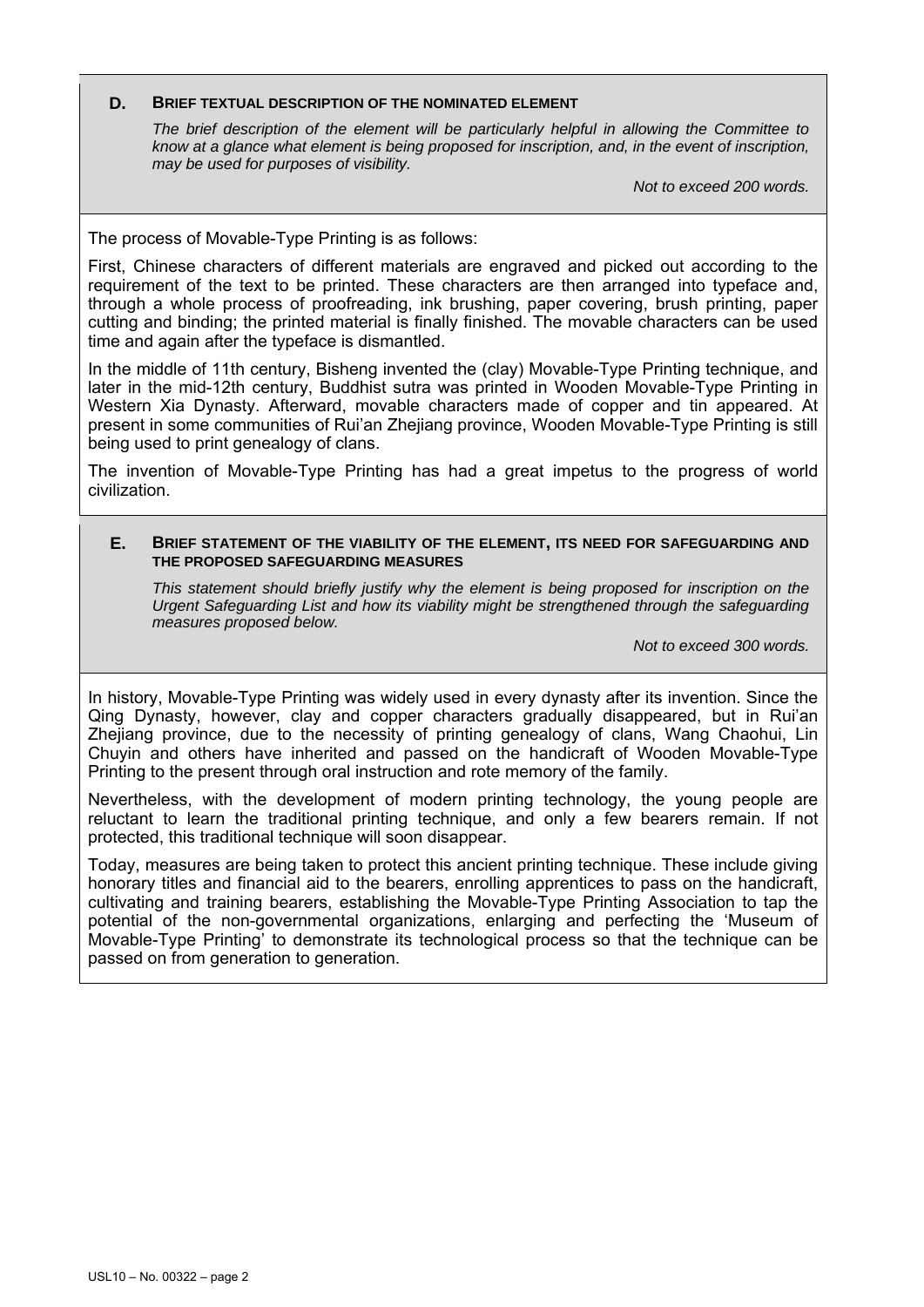### **1. IDENTIFICATION OF THE ELEMENT**

*Items 1.a. to 1.e. should clearly identify the element and specify how it should be referred to if it* is inscribed in the List. The information in items 1.a. through 1.e. should be mutually coherent *and provide the Committee a clear idea of the identity of the element being nominated for inscription.*

### **1.a. Name of element**

*This is the official name of the element that will appear in published material about the Urgent Safeguarding List. It should be concise. Please do not exceed 200 characters, including spaces and punctuation. Names should be romanized, without special fonts or characters.* 

Wooden Movable-Type Printing of China

### **1.b. Other name(s) of the element, if any**

*This may include for instance the name in the language and script of the community concerned, or another name by which the element is also known.* 

None

#### **1.c. Identification of the community(ies), group(s) or, if applicable, individual(s) concerned and their location**

*Because intangible heritage can only be identified with reference to communities, groups or individuals that recognize it as part of their cultural heritage, it is important to identify clearly the community(ies), group(s) or, if applicable, individual(s) concerned with the nominated element. The Convention provides no definition of a community, but the information here should allow the Committee to identify the primary parties concerned with an element, and should be mutually coherent with the relevant sections below.* 

Communities of DongYuan village in Pingyangkeng Township & Xiqian village in Caocun Township of Rui'an, Zheijang province.

The representative bearers of Wooden Movable-Type Printing are as follows:

Wang Chaohui, Lin Chuyin, Wang Chuanqiao, Wang Haiqiu, Wang Zhiren, Wu Kuizhao, Zhang Yishuo, Wang Chaohua, Pan Lijie, Pan Chaoliang, Wang Chaoxi.

## **1.d. Geographic location and range of the element**

*This section should identify the range of distribution of the element, indicating if possible the geographic location(s) in which it is concentrated. If related elements are practised in neighbouring areas, please so indicate.* 

Rui'an is located in the south-eastern part of Zhejiang province, China; its geographical coordinate is 120°10′ $\sim$ 121°15′ east longitude, and 27°40′ $\sim$ 28°0′ north latitude.

## **1.e. Domain(s) represented by the element**

*Identify the domain(s) of intangible cultural heritage manifested by the element, which might include one or more of the domains identified in Article 2.2 of the Convention.* 

'Traditional handicraft' of Article 2, Section 2 of 'Convention on the Protection of Non-Material Cultural Heritage'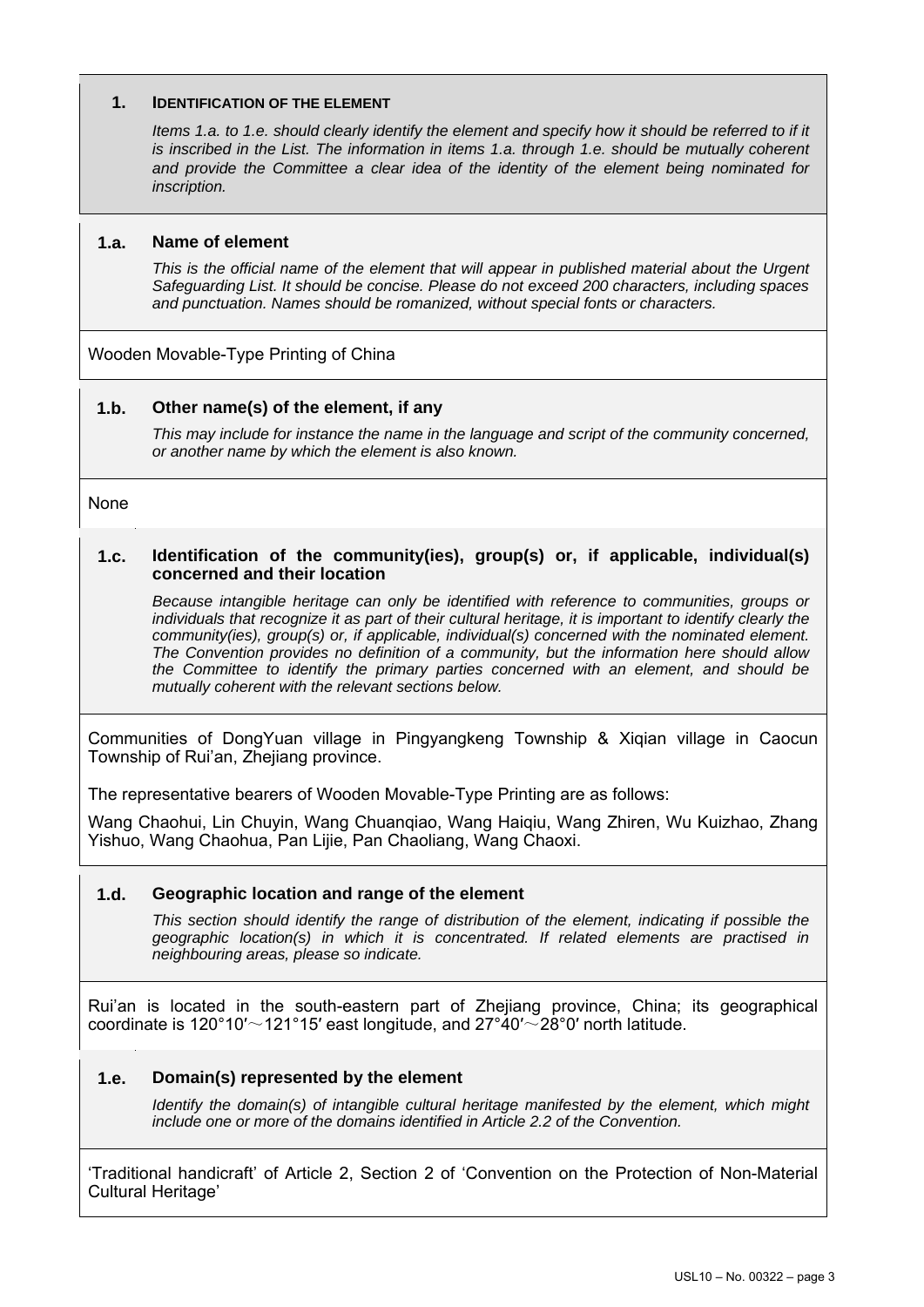#### **2. DESCRIPTION OF THE ELEMENT (CF. CRITERION U.1)**

*This is the key section of the nomination to satisfy criterion U.1: "The element constitutes intangible cultural heritage as defined in Article 2 of the Convention". A clear and complete description is essential to demonstrate to the Committee that the nominated element meets the Convention's definition of intangible heritage.* 

*The description should provide the Committee with sufficient information to determine:* 

*that the element is among the practices, representations, expressions, knowledge, skills — as well as the instruments, objects, artefacts and cultural spaces associated therewith —* 

*that communities, groups and, in some cases, individuals recognize [it] as part of their cultural heritage;* 

*that it is being transmitted from generation to generation, [and] is constantly recreated by communities and groups in response to their environment, their interaction with nature and their history;* 

*that it provides communities and groups involved with a sense of identity and continuity; and* 

*that it is not incompatible with existing international human rights instruments as well as*  with the requirements of mutual respect among communities, groups and individuals, and *of sustainable development.* 

*The description should refer to all the significant features of the element as it exists at present and should include discussion of its social and cultural functions at present, the characteristics of the bearers and practitioners, any special roles or categories of persons with specific*  responsibilities towards the element, among others. Nomination files need not address in detail *the history of the element, or its origin or antiquity.* 

*Not to exceed 1,000 words.* 

China is the birthplace of Movable-Type Printing. In the middle of the 11th century, Bisheng invented Movable-Type Printing with clay characters. Later in the mid-12th century, Buddhist Sutra was printed with Wooden Movable-Type Printing in Western Xia Dynasty. Later, characters made of bronze and tin appeared. In the late 13th century, Wooden Movable-Type Printing became prevalent in eastern Zhejiang province and southern Anhui province, with which to print various books and genealogies of families and clans.

According to the genealogical records of Wang Chaohui, one of the representative bearers of the Movable-Type Printing technique, as early as in the beginning of the 14th century his ancestor Wang Famao began compiling and printing genealogies for local people. From then on, this printing craftsmanship has been handed down by words of mouth from generation to generation through the family ties. From the relevant historical written records and the genealogies printed with Wooden characters preserved in the family for hundreds of years, we can learn that this printing technique has been inherited in Wang's family continuously in 25 generations for nearly 700 years.

In history, Wenzhou and its neighbouring areas of southeast Zhejiang province and northern Fujian province were typical immigrant society. According to the statistics of 'Drafts of the General History of Zhejiang Recompiled' of Republic of China, 141 clans had immigrated to Rui'an since the 10th century A.D. Referring to the 2003 issue of 'Chronicles of Rui'an', of presently 209 surnames in modern Rui'an, 178 are immigrated from other places. Wenzhou is also famous for its overseas Chinese population. At present, it has more than 430000 overseas Chinese all over the world. Consequently, whatever the origin, whether they were immigrated in past times, or in modern times, or emigrated abroad in all corners of the world, the people of Rui'an are affectionately attached to their homeland and have a strong traditional feeling of clans to find the roots of the families and ancestors. There is a tradition in families of the same clan living together, i.e., recompiling the genealogy of the clan to ensure that the blood lineage and family attribution can be traced no matter where the family members are. Because Wooden Movable-Type Printing is suitable for people working manually in a family, most importantly, with other factors such as easy to use, low in price, and strong traditional cultural concept, which makes it possible for the technique to be preserved and used till now.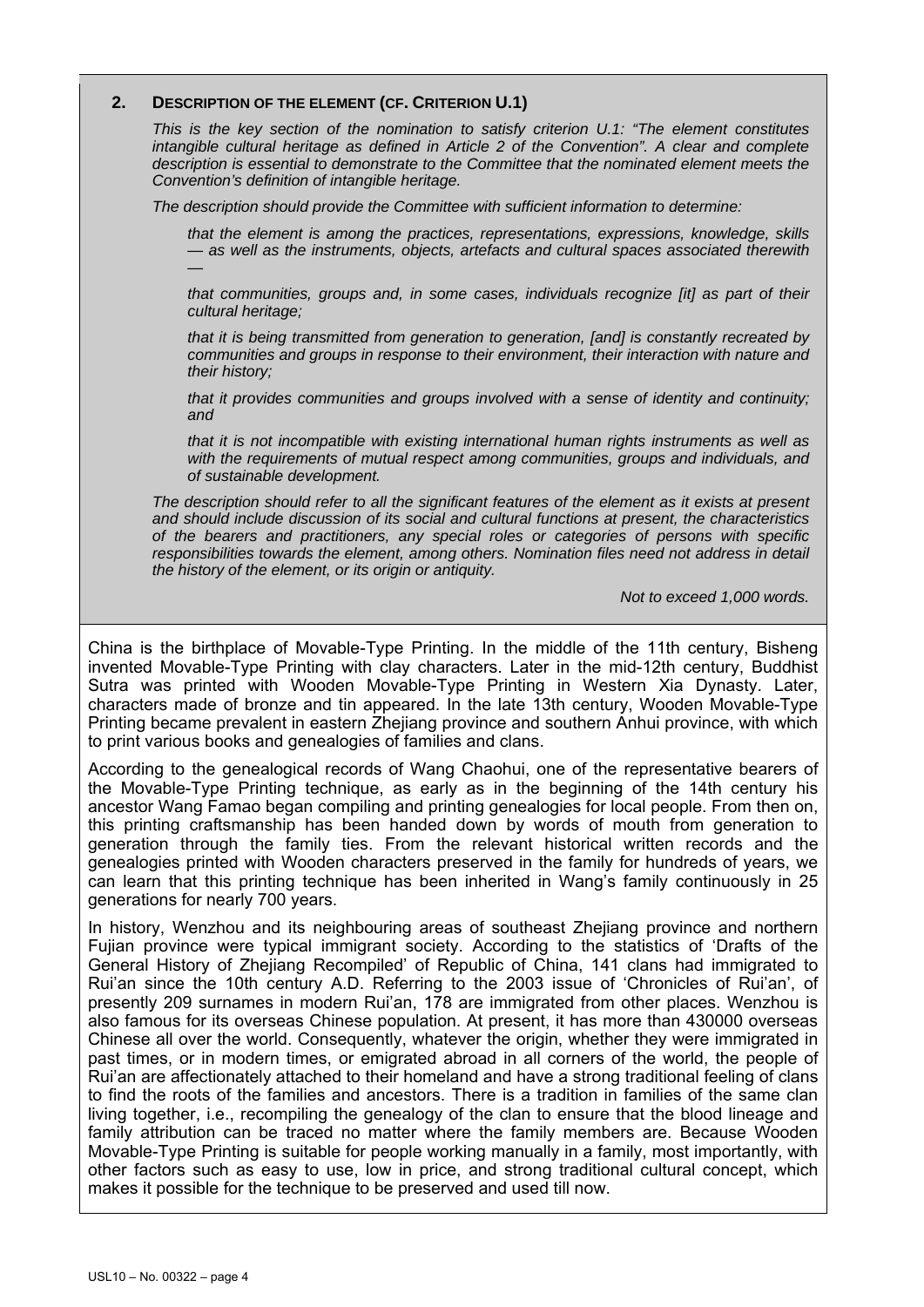The above description demonstrates that even in face of today's ever-developing modern printing, the traditional hand-operated printing technique can also have a certain market share, which ensures the technique to be passed on in Wang's family from generation to generation.

Up to December 2009, 11 major bearers of the Wooden Movable-Type Printing technique have been confirmed through general investigation. They are:

Wang Chaohui, male, 55 (1955-12-28 $\sim$ ) Lin Chuyin, male, 72 (1938-04-08 $\sim$ ) Wang Chuanqiao, male, 54 (1956-08-12~) Wang Haiqiu, male, 54 (1956-02-25~) Wang Zhiren, male, 53 (1957-12-02 $\sim$ ) Wu Kuizhao, male, 48 (1962-01-14 $\sim$ ) Zhang Yishuo, male, 57 (1953-07-07 $\sim$ ) Wang Chaohua, male, 56 (1954-08-16~) Pan Lijie, male, 53 (1957-07-18 $\sim$ ) Pan Chaoliang, male, 57 (1953-09-03 $\sim$ ) Wang Chaoxi, male, 52 (1958-08-12~)

All of them have possessed a whole set of Wooden engraved Chinese characters. They complete the printing task entrusted by the clans in groups formed by either family members, relatives, or master-apprentices. In the division of labour, the representative bearer is responsible for undertaking orders and managing business. In general, men do the work of engraving characters, typesetting and printing which require higher level of techniques, while women do the work of page separating, binding, etc.

To compile and print genealogy, the craftsmen will carry the whole set of Wooden characters and the printing equipment to the ancestral halls of clans in every community year round. They have to go through a 15-step manual process. These are interviewing, making a fair copy, picking out characters, setting type, proofreading, printing, marking circles, drawing divisions, taking out characters, arranging clan names, draft binding, cutting, threading, binding, and covering, all done by hand. The key technique is 1) to select good birch leaf pear wood that is hard and tough enough to make moulds of characters. The characters have to be written on the wood block in reverse order, from right to left, and then a special knife is used to cut off the useless part to make the character protrude; 2) in picking up characters and typesetting, use a special rhyme (A sentence has 5 characters, all 160-characters in 32 sentences) in local Rui'an accent to find the corresponding characters in the reserved plates of characters arranged in the traditional format; and 3) use a traditional high quality Xuan paper in Chinese painting and calligraphy to print and cotton thread to bind. After the printing plate is dismantled, the Wooden characters can still be used time and again.

Finally, when the genealogy has been completed, a solemn ceremony will be held to offer it to the ancestors and mark the occasion, in which the craftsmen will be invited by the clansmen to draw a red line on the genealogy, make a congratulatory speech, and then put the genealogy in the box to be locked and reserved. (See the photos).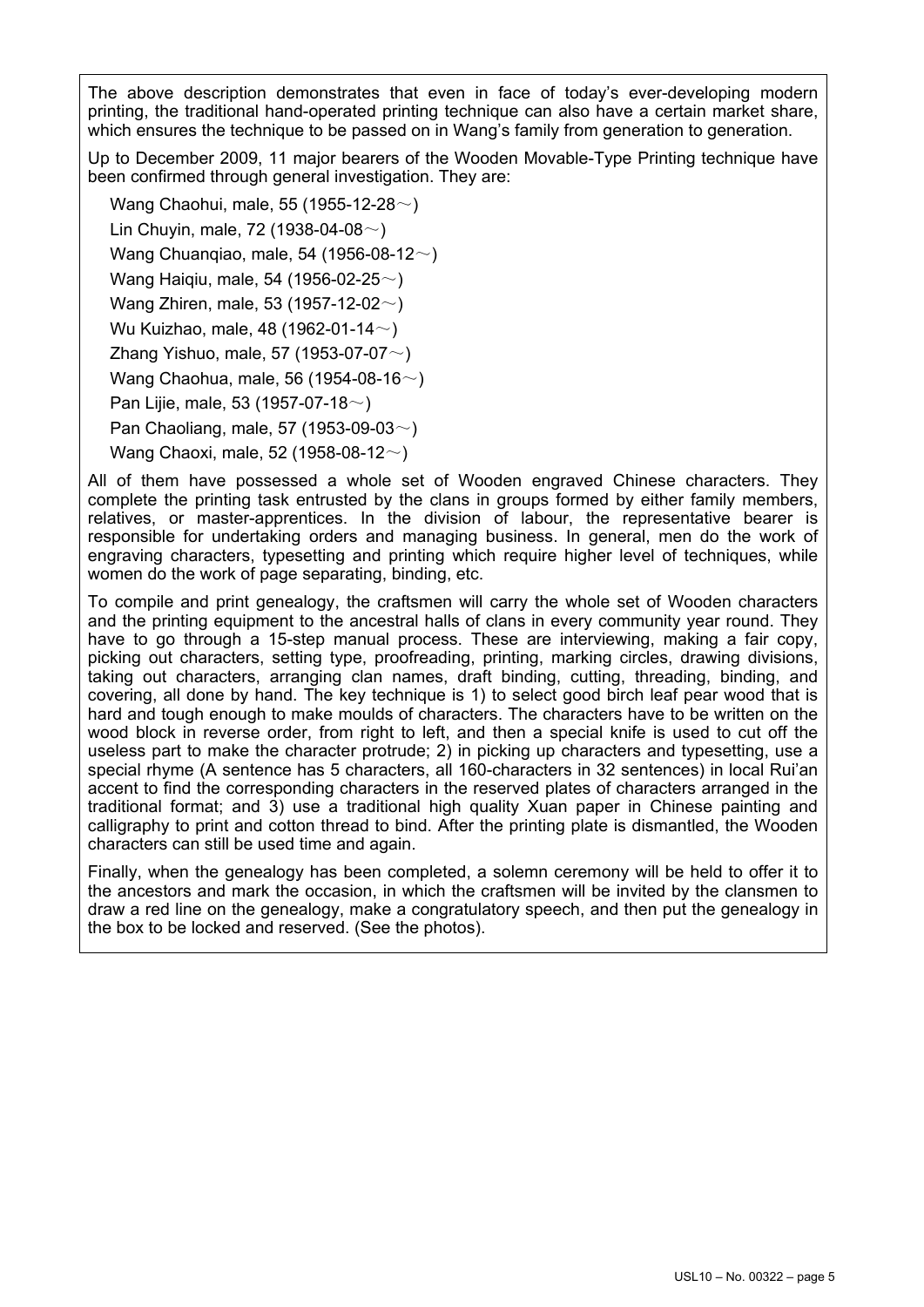#### **3. NEED FOR URGENT SAFEGUARDING (CF. CRITERION U.2)**

*Items 3.a. and 3.b. are the key section of the nomination to justify why an element should be inscribed on the Urgent Safeguarding List. The nomination should demonstrate (Criterion U.2) either that:* 

*a) The element is in urgent need of safeguarding because its viability is at risk despite the efforts of the community, group or, if applicable, individuals and State(s) Party(ies) concerned.* 

*Or, that:* 

*b) The element is in extremely urgent need of safeguarding because it is facing grave threats as a result of which it cannot be expected to survive without immediate safeguarding.* 

*N.B. In cases of extreme urgency, if the element meets the conditions of paragraph "b", the Committee may wish to expedite its examination of the nomination. Cases of extreme urgency may include, for instance, natural disaster, environmental change, epidemic, armed conflict, the destruction of or lack of access to places and/or natural resources important for its enactment or transmission, or other acute threatening conditions.*

#### **3.a. Viability assessment**

*Describe the current level of viability of the element, particularly the frequency and extent of its practice, the strength of traditional modes of transmission, the demographics of practitioners and audiences and its sustainability.* 

*Not to exceed 500 words.* 

The Movable-Type Printing was flourishing in China from the Yuan dynasty to the late Qing Dynasty (about AD 1300~1900) when Wooden Movable-Type Printing covered almost every part of the country.

Since the late the Qing Dynasty, however, the traditional Movable-Type Printing gradually declined due to the popularization of modern printing technology. Its preservation and continuation in Rui'an Zhejiang province is out of the traditional culture of genealogy printing, which has been passed on from generation to generation by words of mouth through family ties. At present, there are about 10 households numbered 60 to 80 people engaged in this kind of craftsmanship.

To make Wooden movable characters, you need specially trained brush handwriting of Chinese characters and hand-operated engraving technique that are practically not in use in daily life of modern times. Besides, you also need abundant historical knowledge, know how to read the fullform characters and master the grammar of ancient Chinese language. Due to these reasons, very few young or middle-aged people have met these requirements. Nowadays, only eleven people over 50 years of age remain who have dexterously mastered the whole set of the Movable-Type Printing technique.

The business order of Movable-Type Printing mainly comes from the necessity of writing or compiling genealogy of clans everywhere. In general, the genealogy of each clan is re-compiled and printed every 30 years. As a result, the quantity of order is not stable. For example, in 2008, there were around 100 orders in DongYuan village. People with more orders can do the printing year round, while those with fewer or no orders have nothing to do. They simply have to go for farming or wait at home for the arrival of next order. The reward for every order is determined by the number of people to be recorded in the genealogy, from a few thousand to over 20 thousand. Each person to be listed in the genealogy will pay  $6~10$  RMB Yuan. With a few helpers, they will work together for several months or half a year. The annual income varies from 20,000 to 40,000 RMB Yuan, comparable to the wage level of workers working in enterprises, but with more labour.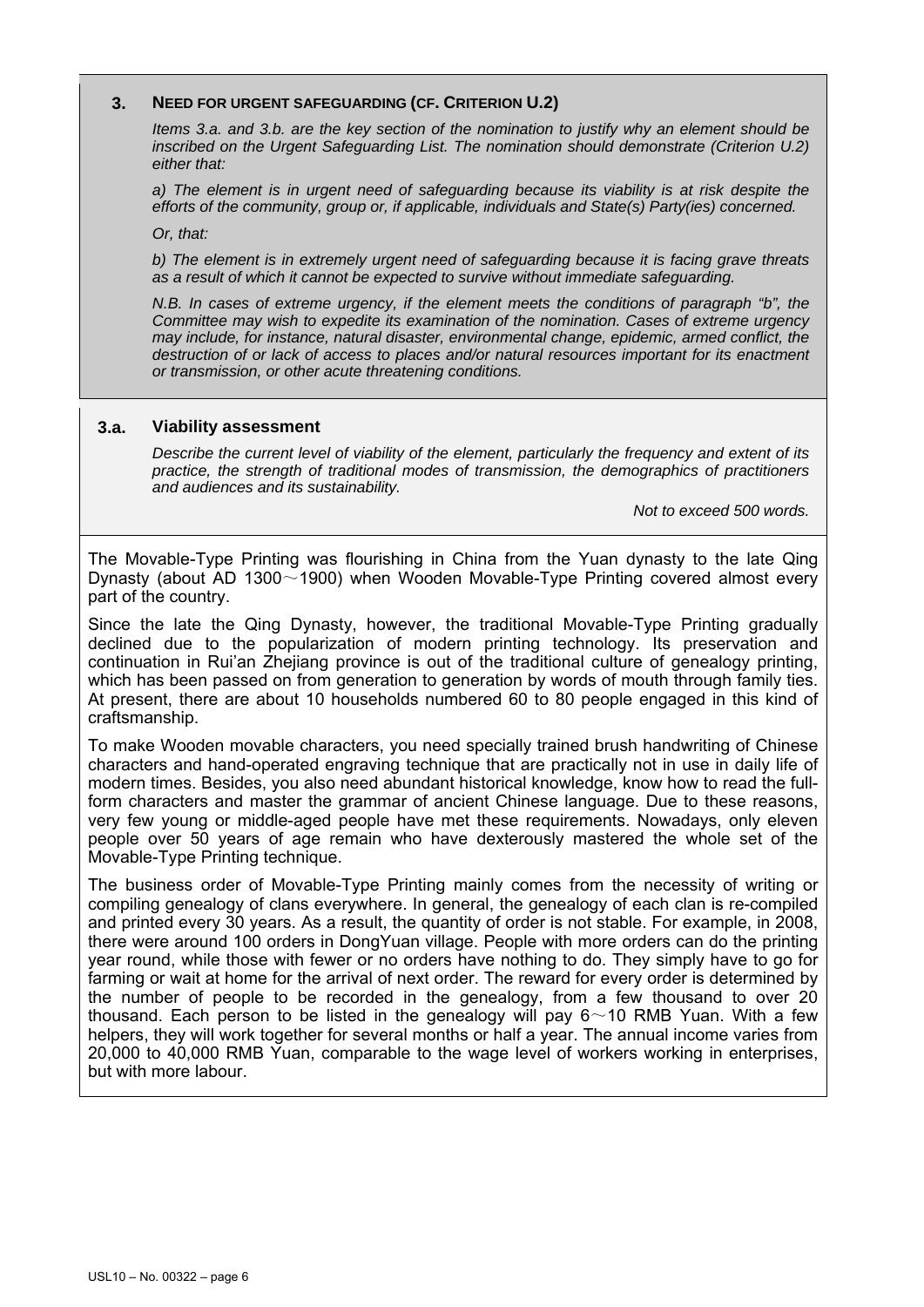### **3.b. Threat and risk assessment**

*This section should identify and describe the threats to the element's continued transmission and enactment and describe the severity and immediacy of those threats.* 

*N.B. In cases of extreme urgency, please identify the grave threats to the element's viability and demonstrate that the element cannot be expected to survive among the concerned community, group or, if applicable, individuals without immediate and effective safeguarding.* 

*Not to exceed 500 words.* 

The three main problems of this project are: people engaged in this field are rapidly decreased, the handicraft is being challenged and replaced by modern advanced technology, and the traditional cultural concept has been weakened. These have brought about difficulties for the preservation and inheritance of the printing technique. The details are as follows:

1. People engaged in Movable-Type Printing have been rapidly decreased. Although genealogy printing as an important component of the traditional Chinese culture and a way of making living has been passed on, the process of training is very hard. To master the whole set of Movable-Type Printing technique, an apprentice need at least 2 years learning the brush handwriting of Chinese characters and hand-operated engraving technique. He also has to learn Chinese history and the grammar of ancient Chinese language. Among modern young and middle-aged people, few have possessed these knowledge and skills.

At present, Movable-Type Printing has been used in a very limited scope of areas in the countryside. Due to low income, many people engaged in this field have left their home seeking new jobs or doing businesses in the past 20 years, including several very important bearers of Movable-Type Printing technique. As a result, people who have mastered this printing technique are all over 50 years of age, and in the past 30 years no one has wanted to learn and master the techniques involved in characters engraving and Movable-Type Printing, leading to the crisis of inheritance.

- 2. With the social and economic development and the popularization of computer printing technology, many communities have discarded the traditional printing technique in re-writing and compiling genealogy of clans. Instead, they have adopted such techniques as computer typesetting, printing and photocopying. As a result, the requirement of Movable-Type Printing has been dwindled.
- 3. With the passing away of the older generation and the changes of younger generation in receiving modern education and accepting various new concepts of cultures and values, the traditional culture and genealogical concepts have been greatly weakened. Consequently, the enthusiasm to compiling genealogy of clans has reduced and the order has become fewer and fewer, resulting in the dwindling market of Movable-Type Printing. If we do not take effective measures to protect it, this valuable printing technique will die off sooner or later.

#### **4. SAFEGUARDING MEASURES (CF. CRITERION U.3)**

*Items 4.a. to 4.c. request the elaboration of a coherent set of safeguarding measures as called for in Criterion U.3.* 

U.3. Safeguarding measures are elaborated that may enable the community, group or, if *applicable, individuals concerned to continue the practice and transmission of the element.* 

*The safeguarding measures, if effectively implemented, should be expected to contribute substantially to the safeguarding of the element within a time-frame of approximately four years. They should include measures aimed at ensuring the viability of the element by enabling the community to continue its practice and transmission.* 

*N.B. In cases of extreme urgency, the Committee may accept that, at the time of nomination, the safeguarding measures proposed do not yet form a well-elaborated action plan for safeguarding; elaboration of a comprehensive plan might thus be among the safeguarding measures outlined in such cases.*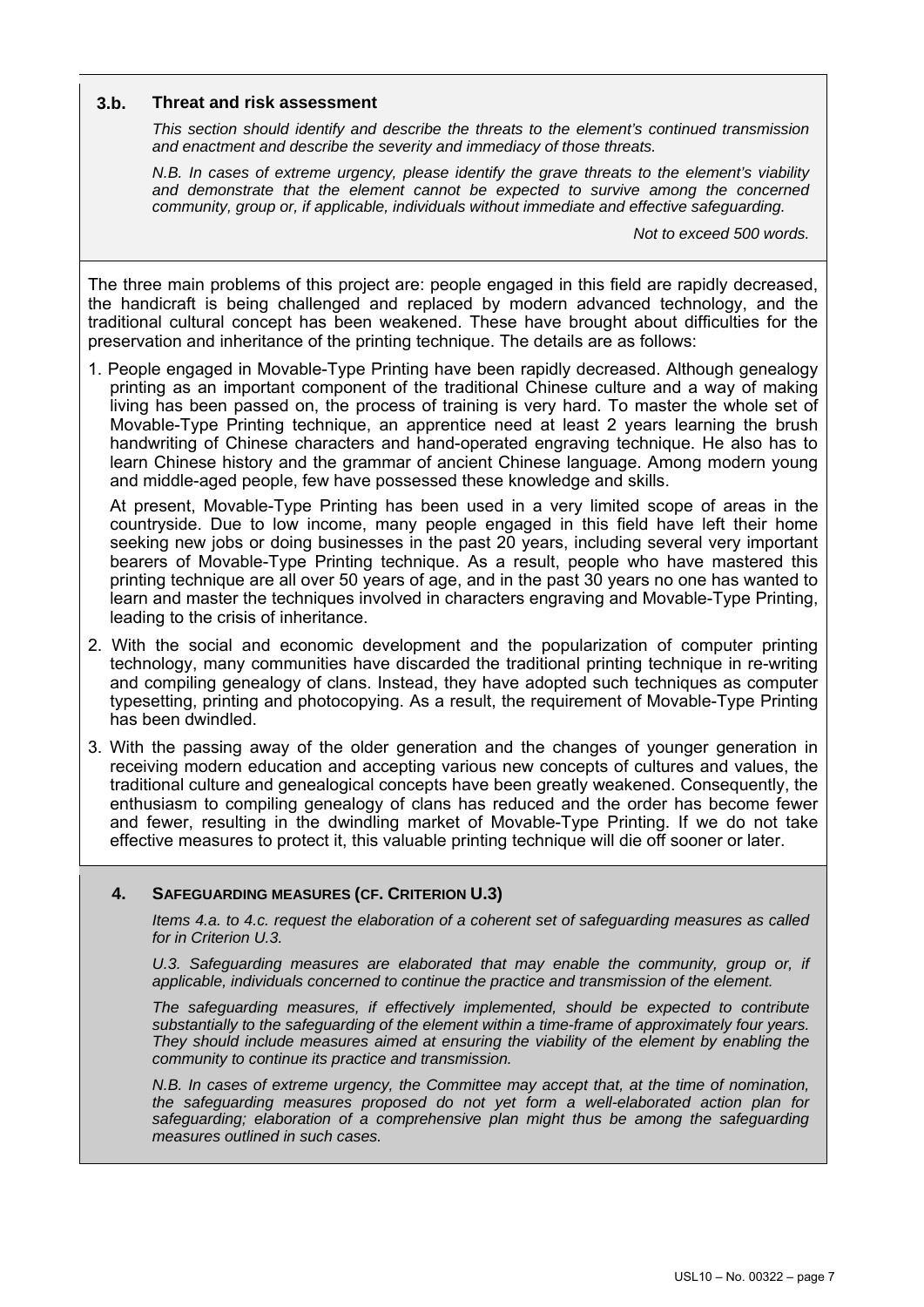#### **4.a. Current and recent efforts to safeguard the element**

*Describe the current and recent efforts of the concerned community, group or, if applicable individuals to ensure the viability of the element. Describe efforts of the concerned State(s) Party(ies) to safeguard the element, taking note of external or internal constraints such as limited resources.* 

*N.B. In cases of extreme urgency, it is recognized that conditions may not have permitted the communities, groups, individuals and State(s) Party(ies) to initiate efforts for safeguarding the element at the time of nomination, and this lack should not prevent possible inscription of the element. If the element is inscribed, their involvement will of course be crucial for safeguarding to be successful.* 

*Not to exceed 500 words.* 

- 1. In 2004, the People's Government of Rui'an invested nearly 600,000 RMB Yuan to set up an exhibition hall of Movable-Type Printing, which occupies a floor area of 1,670 square meters. In 2006, the government invested 100,000 RMB Yuan in Xiqian village of Caocun Township, helping it build an exhibition hall of Movable-Type Printing, where two sets of Wooden molds of characters and related materials and pictures are displayed, three masters of Movable-Type Printing are invited to operate on the scene. Visitors here can watch the whole process of the Movable-Type Printing.
- 2. Through the joint effort of the community and the local government, the Movable-Type Printing has been widely known to the public. The number of people who are either organized or volunteered to visit the Movable-Type Printing exhibition has increased every year. Up to now, over 100,000 people have paid a visit there. Moreover, this printing technique made its appearance in the opening ceremony of the 2008 Beijing Summer Olympic Games.
- 3. In June 2008, Wooden Movable-Type Printing was listed on the 2nd Batch of The Intangible Culture Heritage at National Level. In May 2009, approved by the State Council of China, Wang Chaohui and Lin Chuyin were listed as representative Bearers at the national Level. In September 2009, Wang Chuanqiao was listed as representative Bearer of Zhejiang province. And in December the same year, Wang Haiqiu, Wang Zhiren, Wu Kuizhao, Zhang Yishuo, Wang Chaohua, Pan Lijie, Pan Chaoliang, Wang Chaoxi were listed as representative bearers of Movable-Type Printing of Rui'an.
- 4. In 2008 and 2009, the People's Government of Rui'an allocated 50,000 RMB Yuan respectively to give financial assistance to the bearers of Movable-Type Printing. Besides, chances are made for the bearers to take part in various displays of intangible culture heritage so as to enhance their reputation and sense of honour.
- 5. We have begun to tap the historical material of inheritance of Movable-Type Printing, collect related cultural relics and the representative books in various periods, take photos of the bearers and sort out the image material and oral history. We have shot a special tele film and published books to introduce the history and present status of the Movable-Type Printing technique. A set of photos entitled 'Genealogy Printed with Movable-Type Printing Technique' has won the HPA2009 Human Contribution Award sponsored by the UNESCO and the China Folk Photography Society.
- 6. Although in 2008, the Movable-Type Printing technique entered the list of national intangible culture heritage protection, people's sense of protection has not been very strong. What is more, the danger lies in the fact that in many workshops in Rui'an where genealogy is made, stereotyped printing has been used instead. This way, the two most important steps in Wooden Movable-Type Printing—reverse brush writing of Chinese characters and hand engraving techniques—have lost their functions. To reverse the tendency, the government of Rui'an has made great efforts to encourage the bearers to continue using Wooden Movable-Type Printing, but with little effects because the stereotyped printing is more convenient and more beautiful. If the Wooden Movable-Type Printing technique can be listed as an urgent protective item of the UNESCO, its social value will surely be enhanced, as well as the sense of protection of the public. When the business order to use the Wooden Movable-Type Printing increases, the income of the bearers will be raised and their enthusiasm to use this ancient printing technique will be enhanced. Since the participation and protection of the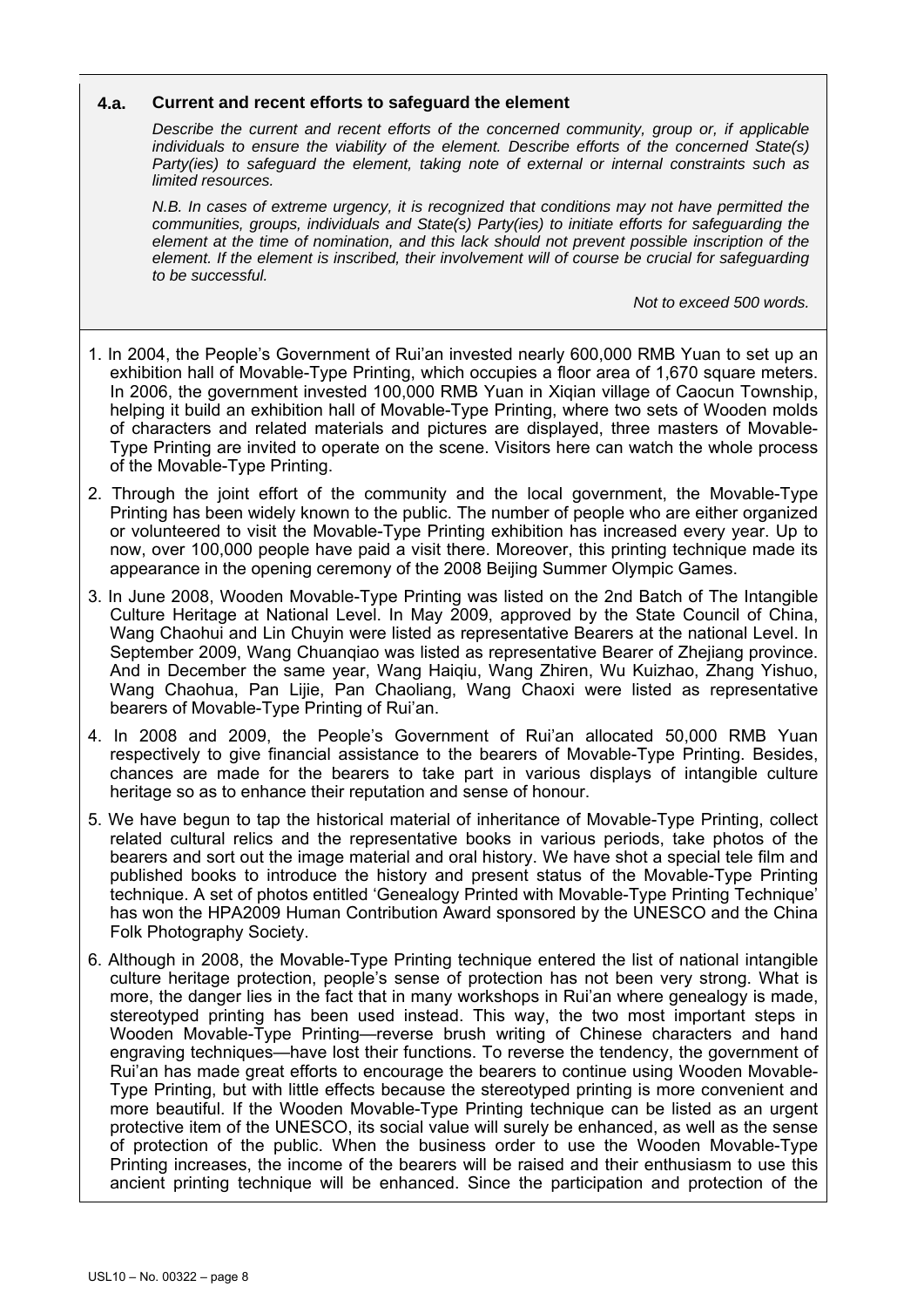masses and individuals are vital to the inheritance of the technique, we will make our efforts to make the application successful.

#### **4.b. Safeguarding measures proposed**

*This section should identify and describe a coherent set of safeguarding measures that, within a time-frame of approximately four years, could substantially enhance the viability of the element, if implemented, and provide detailed information as follows:* 

- *a) What primary objective(s) will be addressed and what concrete results will be expected?*
- *b) What are the key activities to be carried out in order to achieve these expected results? Please describe the activities in detail and in their best sequence, addressing their feasibility.*
- *c)Management and implementation: Describe the mechanisms for the full participation of communities, groups or, if appropriate, individuals in the proposed safeguarding measures. Describe the implementing organization or body (name, background, etc.) and the human resources available for implementing the project.*
- *d) Timetable and budget: Provide a timetable for the proposed activities and estimate the*  funds required for their implementation, identifying any available resources (governmental *sources, in-kind community inputs, etc.).*

*Not to exceed 2,000 words.* 

1) Name of element:

Protection and inheritance of Wooden Movable-Type Printing of China

- 2) Organization or group responsible for the management and execution of the element:
- $*$  Culture Ministry of China (administrative organ for national culture and art management under the State Council)
- $*$  Protection Center of Non-Material Cultural Heritage under China Art Research Academy (executive organ for the protection and research of non-material cultural heritage at national level , there are experts and scholars specialized in China Movable-Type Printing technology and personnel in relevant archive research. They are involved in the making and execution of the action plan, in the research of Movable-Type Printing, and in the organization and coordination of exhibition activities.)
- $*$  Protection Center of Non-Material Cultural Heritage, Zhejiang (executive organ for the protection and research of non-material cultural heritage at provincial level)
- \*Radio and Television News Publishing Bureau of Rui'an, Zhejiang (administrative organ for culture and art management at county level, Zhejiang mainly takes part in the making and execution of the action plan.)
- \*Protection Center of Non-Material Cultural Heritage of Rui'an, Zhejiang (executive organ for the protection and research of non-material cultural heritage at county level, Zhejiang takes part in the activities such as general investigation of resources, talent protection and cultivation, as well as exhibition.)
- \*Movable-Type Printing Association of Rui'an, Zhejiang (non-government research and protective organization for Movable-Type Printing technique)
- 3) Objective and effect

We plan to take rescue measures to protect the Movable-Type Printing technique in the next four years. Through the efforts, the people who master the Movable-Type Printing technique will have a clear increase and the age structure of the bearers will become more reasonable. The government will advocate to carry forward the traditional cultural customs, to encourage the cultural heritage of re-writing and compiling genealogy of clans in the folks, and to sort out and publish ancient books of China so as to create a platform for the Movable-Type Printing to be carried on.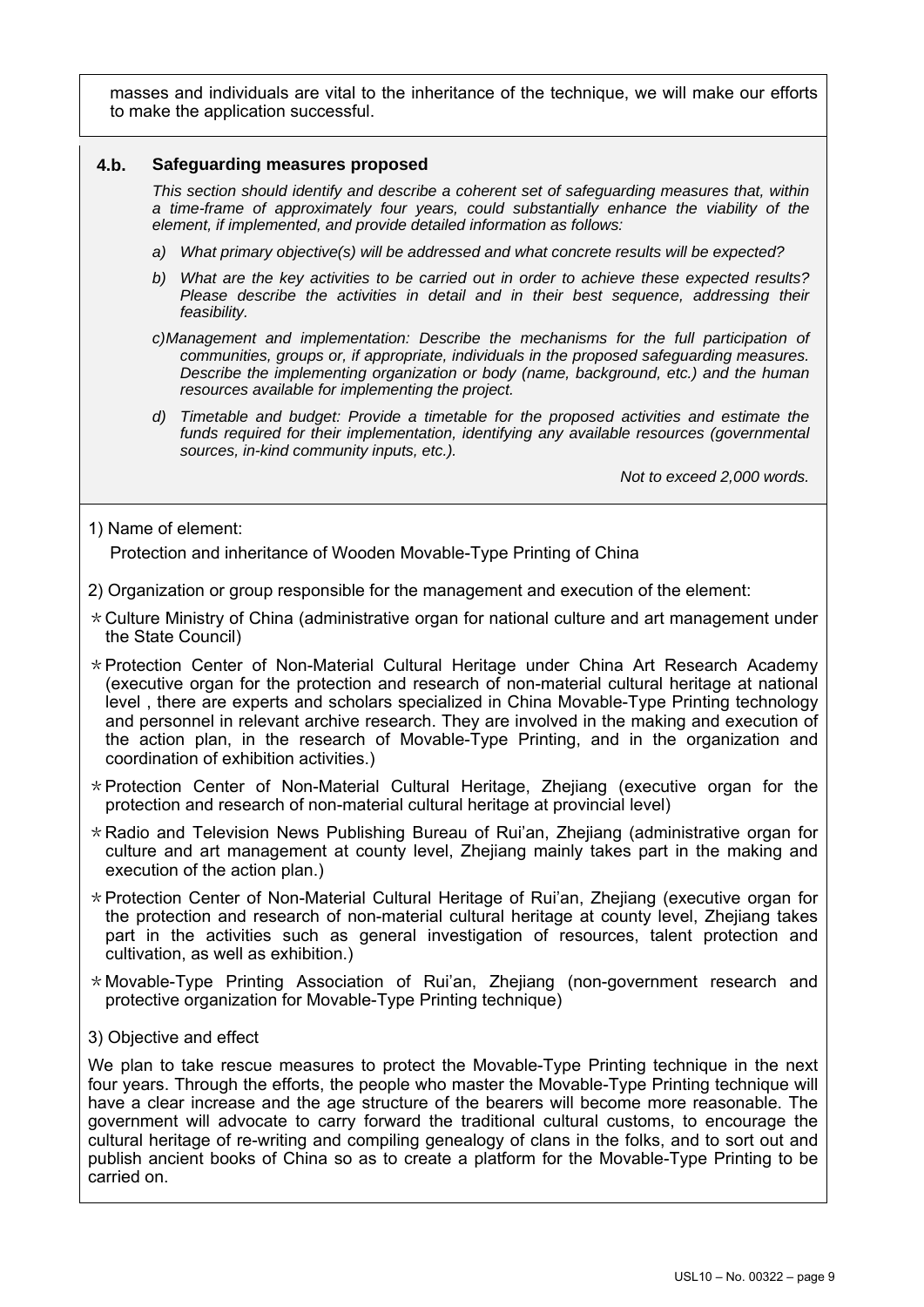4) Concrete measures:

- a. When the Movable-Type Printing technique has entered the national non-material cultural heritage list of China and been in the process of applying for the urgent protection of nonmaterial cultural heritage list of the UNESCO, people engaged in the business have taken an active part in the protection activities. For example, representative bearers like Wang Chaohui, Lin Chuyin, Wang Chuanqiao, Wang Haiqiu, Wang Zhiren, Wu Kuizhao, Zhang Yishuo have been out several times every year to other places of China to demonstrate the process of Wooden Movable-Type Printing and at the same time advocated the importance of its protection. Pan Chaoliang donated the whole set of Wooden characters left over by his ancestors to Wenzhou Museum, where they are displayed to the public as exhibits. All the representative bearers hope that the heritage, the genealogies made by clans in various parts of China in particular, can attract people's attention through the application, that the tradition of the ancient Wooden Movable-Type Printing be encouraged and adopted so that the heritage will have sufficient space for survival. In the meantime, they suggest that communities, organizations and individuals invest more funds to protect the heritage, establish reward fund for Wooden Movable-Type Printing and work hand in hand with the government to carry forward the inheritance of the technique.
- b. To support the inheritance, the first objective is to cultivate bearers so as to pass on the printing technique. We will encourage the present bearers over 50 years of age to take apprentices in the next 20 years so as to cultivate young people aged 20 to 40 to become bearers of the printing technique and lay foundation for the future development. Starting from 2009, we will hold a training class of Movable-Type Printing every other year, with 50,000 RMB Yuan aid from the government and cultivating 7 bearers each class. The main goal of the class is to train craftsmen aged 20 to 40 who are now engaged in Movable-Type Printing, to train their skill in Wooden movable character writing and hand-operated engraving, and to teach their skill of typesetting of ancient books and knowledge of ancient culture so that the techniques of bearers of older generation can be carried forward.
- We will give 7000 RMB Yuan government aid annually to each of the present 7 bearers to encourage them to take apprentices, so as to reach a certain level of sustaining the passing on of the printing technique and create a condition for its further preservation and continuation.
- c. In 2009, we established the Rui'an Movable-Type Printing Association with 20,000 RMB Yuan aid from the government and 50,000 RMB Yuan from the public and individuals. The purpose of the Association is to organize and enroll bearers and people engaged in genealogy printing to exchange and improve Movable-Type Printing technique. The future fund of the Association will be from the individual collection, community aid and government subsidy. This is a very important measure. With the Association, people directly engaged in Movable-Type Printing can conscientiously and voluntarily take part in the protection and passing on of the item and the initiative of the non-government organization can also be brought into full play, so much so that more orders can be obtained to sustain and increase the income of the bearers of the item and a protection mechanism of professional organization and individual participation will be formed.
- d. In 2010, the government will allocate a special fund of 100,000 RMB Yuan to enlarge the Exhibition Hall of the Movable-Type Printing, to protect the related ancient buildings and to enrich the exhibits and historical objects. Moreover, we will increase the spot performance of the Movable-Type Printing by the bearers so as to integrate information, artistry, knowledge and participation to let more people to visit. This way, it can also serve as an educational base for the young people to learn and understand traditional culture, resulting in the recognition and influence of the item on a larger scale and absorbing more people to participate in the protection of the printing technique.
- e. Apart from the scope of genealogy printing, we will use the traditional Movable-Type Printing technique to undertake the second edition and impression of various ancient books of China. The government will cultivate and support it as a printing base for ancient books. The Movable-Type Printing Association will make it as an item of industrial development and build up an economic entity from technique, equipment and order. The fund will be from the individual investment and shares and aids from the government. The government will also try its best to guide and promote the implementation of these measures, by which to entrust the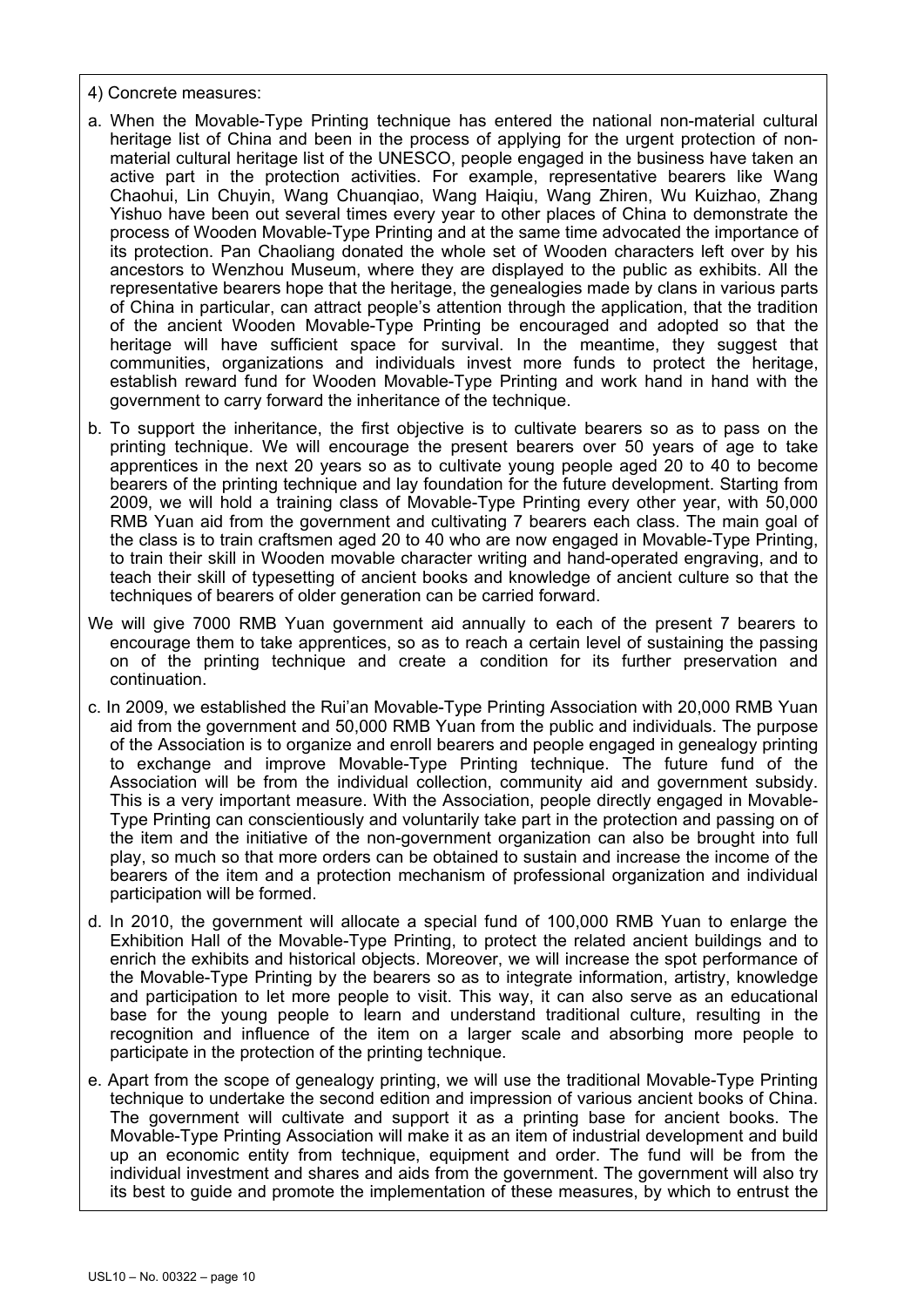bearers with the printing of important ancient books and give economic assistance to this endeavour.

- f. From 2009 to 2012, the government will provide 50,000 RMB Yuan to make a general investigation of Movable-Type Printing, such as bearers, bearing places, cultural ecoenvironment, ancient books, technical flow of printing, and tools and equipment. Based on these, it will make a further study to strengthen the sorting out and research of the traditional printing technique and promote the cultural exchange and dissemination.
- g. In 2010, the government will allocate 15,000 RMB Yuan to invite professional photographers to make a detailed tele film of the whole process of Movable-Type Printing and have it recorded and documented. With the video archives, the printing process will have been reproduced vividly before the eyes of the visitors.
- h. In 2010, the government will provide 70,000 RMB Yuan to publish a grand photo album of the Movable-Type Printing. In 2011, it will again be planned to provide 100,000 RMB Yuan to publish a monograph introducing the cultural heritage of Movable-Type Printing technique. As a general introduction of the heritage with pictures and words, this endeavour will extend the influence of the heritage to the public.
- 5) Consent of organizations and individuals

In the application of the item to enter the List of Urgent Protection of intangible Culture Heritage, the bearers of Movable-Type Printing Wang Chaohui and Lin Chuyin have read the relevant texts of the application, understood the procedure and processes, voluntarily and actively provided related historical material, objects, evidences, and accept the rights and obligations involved in the protection and inheritance. Having been involved in the whole process of the application, they totally agree to enter the heritage on the List of Urgent Protection of intangible Culture Heritage.

The People's Government of Rui'an has put into agenda for the application of Movable-Type Printing on the List of Non-Material Culture Heritage, which has received great help and cooperation from governments at various levels and bearers of the printing technique. The application of Movable-Type Printing to enter the Urgent Protection of Non-Material Cultural Heritage is made on the basis of understanding the situation beforehand, of sufficient investigation and research, and of listening to the ideas and suggestions by the bearers of Movable-Type Printing and the public.

## **4.c. Commitments of States and of communities, groups or individuals concerned**

*The feasibility of safeguarding depends in large part on the aspirations and commitment of the community, group or, if applicable, individuals concerned and the support and cooperation of the State Party concerned. This section should demonstrate that the community, group or, if*  applicable, individuals concerned have the will and commitment to safeguard the element if *conditions are favourable and that the State Party concerned has the commitment to support the safeguarding effort by creating favourable conditions for its implementation.* 

*Not to exceed 500 words.* 

- a. The People's Government of Rui'an and Zhejiang province have solemnly promised to strengthen the protection of this heritage. On the basis of past 1,200,000 RMB Yuan protective fund, the government will allocate an annual 200,000 special protective funds for the passing on and revival of the heritage.
- b. The establishment of Rui'an Movable-Type Printing Association in June 2009 is a key step for the protection of the item. The regulations of the Association promise that to promote and carry forward the Movable-Type Printing technique, it will carry out all kinds of activities to sort out, protect and study the technique, history and objects of Movable-Type Printing, impart Movable-Type Printing technique, cultivate its bearers, set up the platform for exchanges with the outside sources, and take an active part in the activities organized by the government. At the same time, it will publicize the advantages of Movable-Type Printing as the successor of traditional culture and seek for more orders of Movable-Type Printing so as to ensure abundant market demand and economic resources for the passing on of the Movable-Type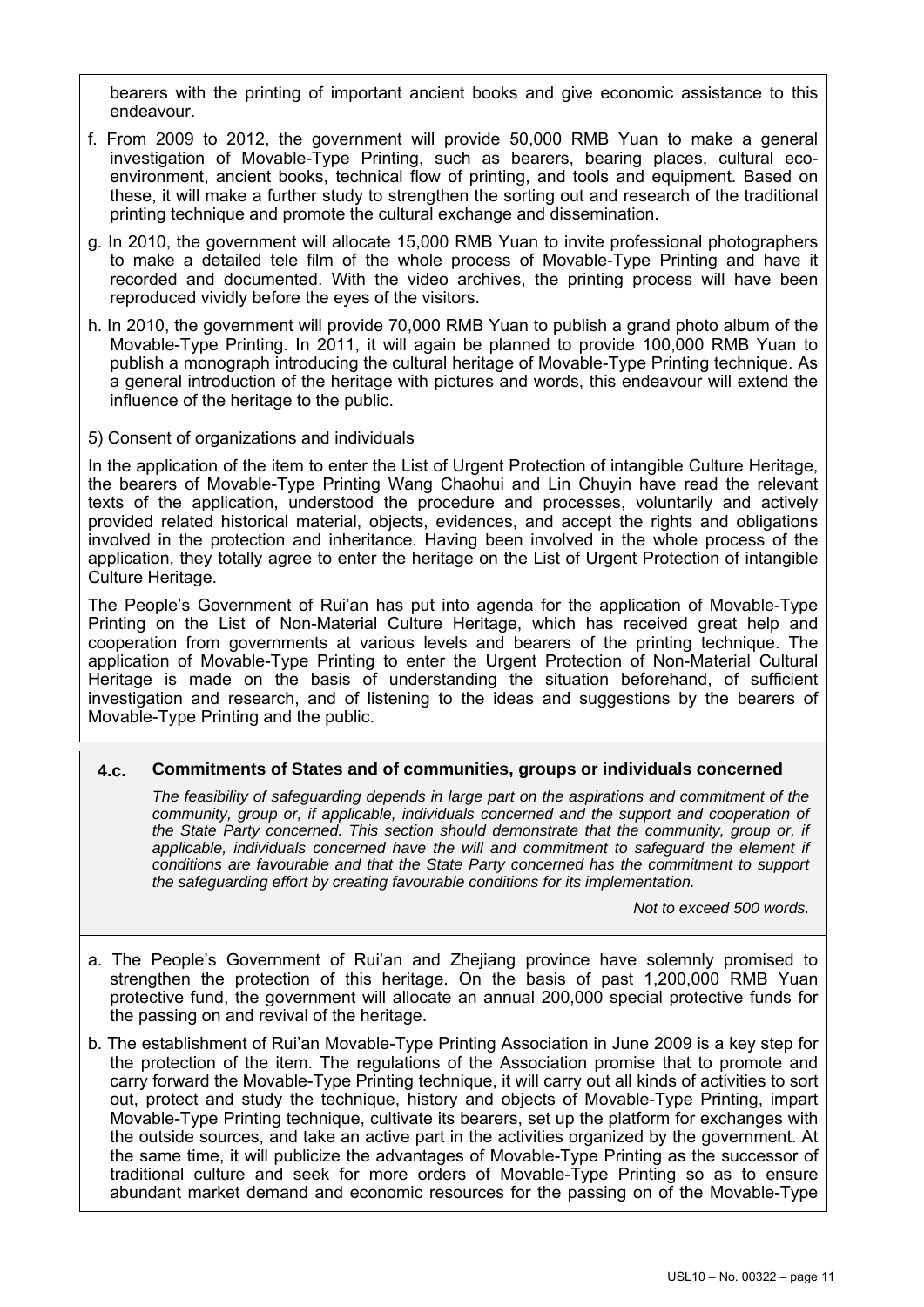#### Printing.

c. To protect and pass on the heritage, the bearers have already fulfilled their obligations. The representative bearers Wang Chaohui and Lin Chuyin have promised that they will cooperate actively with the communities and government to carry on all kinds of activities for the protection and passing on of the Movable-Type Printing technique. They will sort out and protect the historical records and objects of Movable-Type Printing and enroll apprentices to impart the technique. For example, Wang Chaohui is cultivating his son Wang Jianxin and enrolling Wang Fazai and Pan Yanxiang as apprentices. Lin Chuyin is cultivating his eldest son Lin Jiazheng. Wang Haiqiu is cultivating his two sons Wang Chongren and Wang Chongde. Zhang Yishuo is cultivating his son Zhang Xiaowu. Wang Chaoxi is cultivating his son Wang Xulin and other members in his clan. At the same time, they will use their own experience to advocate the advantages of Movable-Type Printing in the inheritance of traditional culture and seek more orders to increase income so as to lay a solid economic foundation for the individual's contribution to the Movable-Type Printing technique. In 2010, these 11 bearers have contracted more than 20 orders to print genealogies with Wooden Movable-Type Printing technique, amounting to over 600,000 RMB Yuan, which is a great encouragement to the protection and inheritance of the heritage.

### **5. COMMUNITY INVOLVEMENT AND CONSENT (CF. CRITERION U.4)**

*This section asks the submitting State Party to establish that the nomination satisfies Criterion U.4: "The element has been nominated following the widest possible participation of the community, group or, if applicable, individuals concerned and with their free, prior and informed consent".* 

### **5.a. Participation of communities, groups and individuals**

*Describe how the community, group and, if applicable, individuals concerned have participated in the nomination process at all stages, as required by Criterion U.4. States Parties are further encouraged to prepare nominations with the participation of a wide variety of other concerned parties, including where appropriate local and regional governments, neighbouring communities, NGOs, research institutes, centres of expertise and other interested parties.* 

In the application of the item to enter the List of Urgent Protection of intangible Culture Heritage, the bearers of Movable-Type Printing Wang Chaohui and Lin Chuyin have read the relevant texts of the application, understood the procedure and processes, and voluntarily and actively provided related historical material, objects, evidences, and handed on Movable-Type Printing technique. Being involved in the whole process of the application, they have promised to enroll apprentices to impart skills and continue to use the traditional Movable-Type Printing technique so as to protect and pass on the heritage.

On learning the news that the item is applying for the List of Urgent Protection of Intangible Culture Heritage, the people engaged in Movable-Type Printing in Rui'an have made an active response. They have raised a fund of 50,000 RMB Yuan and established the Rui'an Movable-Type Printing Association in June 2009 with an initial 100 members. According to the regulation of the Association, they will devote themselves to the protection and passing on of the heritage and enlarge the quantity of orders. Besides, they have also been aware of the relevant texts and procedures of the application and will take an active part in the application.

DongYuan Movable-Type Printing Exhibition Hall of Rui'an Zhejiang province has provided relevant materials and object references for the application of the item. They have added ancient Wooden movable Chinese characters and related objects for the publication so as to attract more people for a visit. The bearers reside regularly in the exhibition hall to make an on-the-spot performance of the Movable-Type Printing to arouse the interest of the public.

The Culture, Broadcasting and Television News Publishing Bureau of Rui'an and China Academy of Art have participated in the collection and sorting out of the application material. During the compilation of the application material, the related communities, groups and individuals have also given great support and help.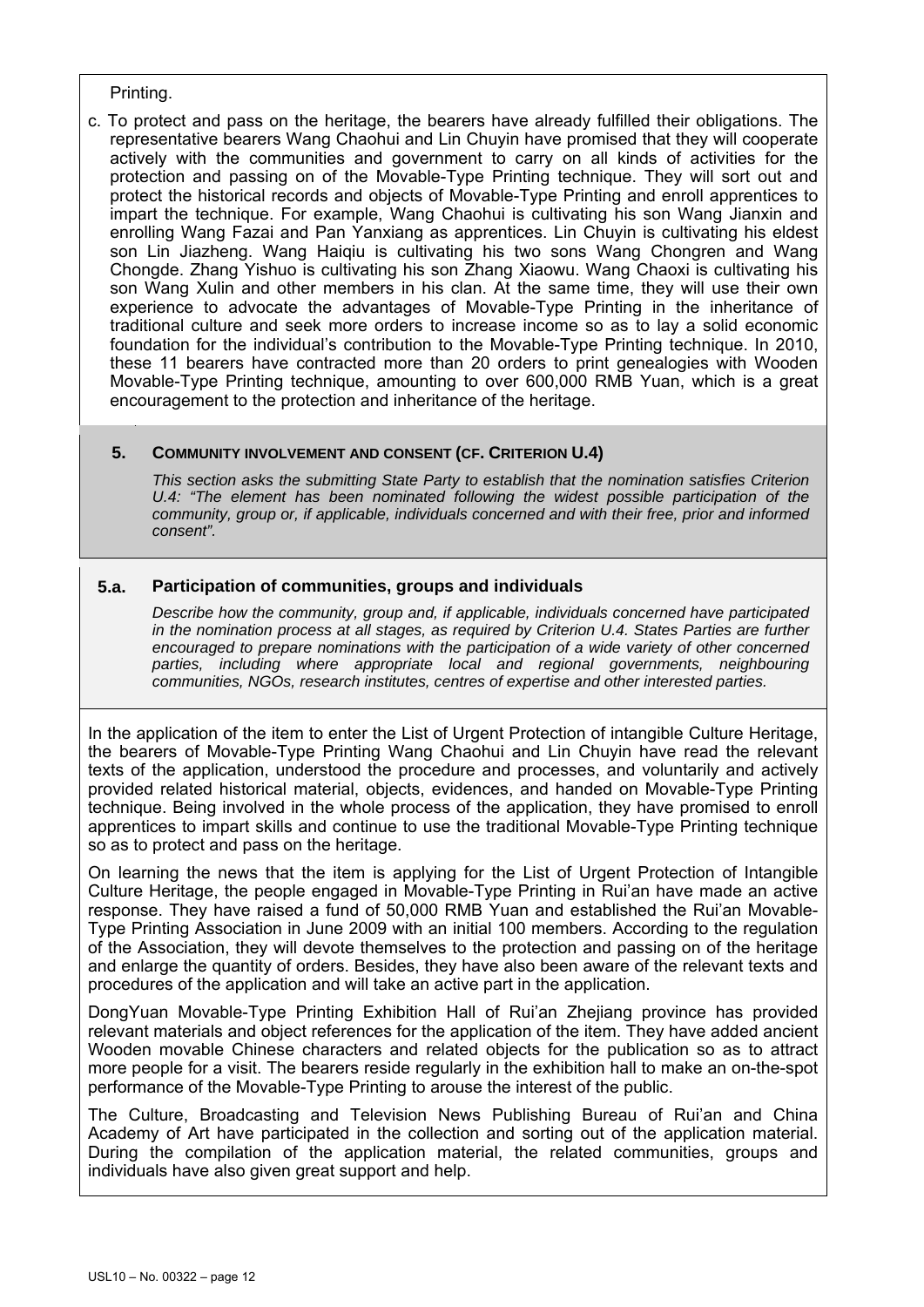### **5.b. Free, prior and informed consent**

*The free, prior and informed consent of the community, group or, if applicable, individuals concerned may be demonstrated through written or recorded concurrence, or through other means, according to the legal regimens of the State Party and the infinite variety of communities and groups concerned. The Committee prefers to welcome a broad range of demonstrations or attestations of community consent rather than specifying any single standard.* 

The People's Government of Rui'an, where the Wooden Movable-Type Printing is located, makes a written statement that it will support 'the Wooden Movable-Type Printing of China' applying for being listed in the 'Urgent Protection of Non-Material Cultural Heritage List'.

All the members of the Movable-Type Printing Association of Rui'an have agreed unanimously and tried their best in the work of application on learning the news.

The representative bearers of DongYuan village, Rui'an have signed their names collectively and expressed their knowledge and consent in the traditional solemn form of 'finger pressing signature'. They have pledged to support the application and take an active part in the whole process.(original documents of signature and seal are attached, it has already been posted )

### **5.c. Respect for customary practices governing access to the element**

*Demonstrate that inscription and implementation of the safeguarding measures fully respects customary practices governing access to specific aspects of such heritage, if such practices exist (cf. Article 13). Describe any specific measures that might need to be taken to ensure such respect.* 

The completion of genealogy printed in the form of Wooden Movable-Type Printing is a symbol of the clan that will bear the colour of holiness. For this purpose, the clan in question will select the auspicious time and day when a solemn ceremony will be held in the clan hall to mark the completion of the genealogy and offer sacrifices to the ancestors. The relative clans of the same surnames, the clans of other surnames and people in the villages and towns will be invited to mark the occasion. During the ceremony, the bearer of the Wooden Movable-Type Printing will draw a red line under the ancestor's name of the first generation on the front page of the family tree to the name of the second generation, then he and the head of clan will make an elegiac address, offer the new genealogy to the ancestors, and bow to the heaven and the earth and the ancestors. Afterwards, the new genealogy will be locked into the box to be kept in seal. Usually, a banquet will be held, altar be made for offering sacrifices, genealogy be carried for roving exhibition, play be staged on in the village theatre, and the whole clan will have a gala celebration.

#### **6. INCLUSION ON AN INVENTORY (CF. CRITERION U.5)**

*This section is where nominators establish that the nomination satisfies Criterion U.5: "The element is included in an inventory of the intangible cultural heritage present in the territory(ies) of the submitting State(s) Party(ies), as defined in Articles 11 and 12".* 

*Identify the inventory in which the element is included and the office, agency, organization or body responsible for maintaining that inventory. The nominated element's inclusion in an inventory should not in any way imply or require that the inventory(ies) should have been completed prior to nomination. Rather, a submitting State Party may be in the process of meeting its obligations to draw up one or more inventories, but has already duly included the nominated element on an inventory-in-progress.* 

*N.B. In cases of extreme urgency, the Committee may wish to interpret this requirement more flexibly in its evaluation of nominations.* 

1) Wooden Movable-Type Printing technique: the 2nd Non-Material Culture Heritage Protection List of China issued by the State Council (Document No. 19 (2008), June 7th, 2008),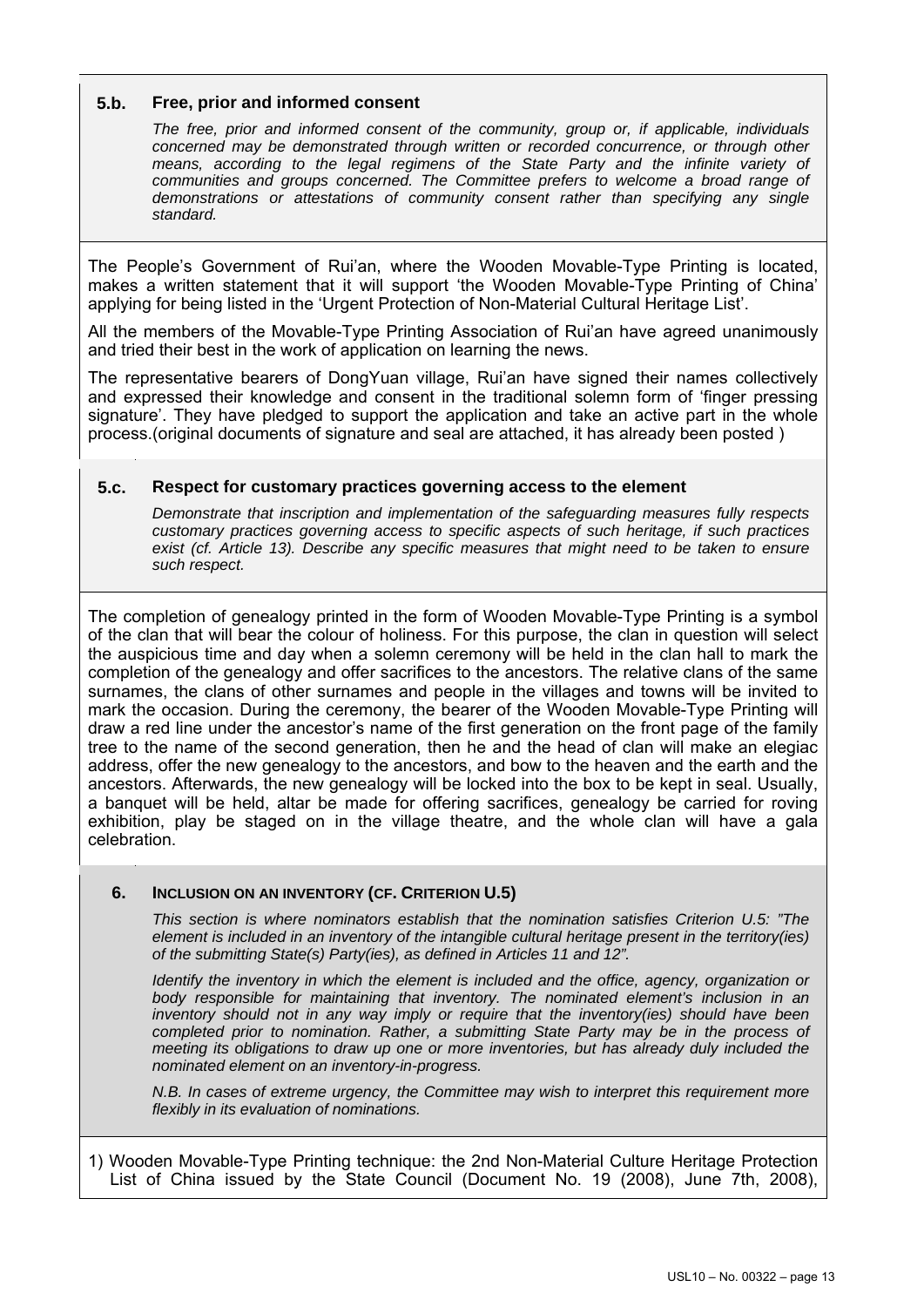protection unit: Rui'an of Zhejiang province.

- 2) Wooden Movable-Type Printing technique: the 2nd Non-Material Culture Heritage Protection List of Zhejiang issued by the provincial government of Zhejiang province (Document No. 33 (2007), June 5th, 2007), protection unit: Rui'an of Zhejiang province.
- 3) Wooden Movable-Type Printing technique: the 1st Non-Material Culture Heritage Protection List of Wenzhou issued by the municipal government of Wenzhou (Document No. 4 (2007), February 21<sup>st</sup>, 2007), protection unit: Rui'an of Zheijang province.
- 4) Wooden Movable-Type Printing technique: the 1st Non-Material Culture Heritage Protection List of Rui'an issued by the municipal government of Rui'an (Document No. 45 (2007), March  $26<sup>th</sup>$ , 2007).
- 5) Wang Chaohui & Lin Chuyin: The Third Batch of Representative Bearers of National Non-Material Cultural Heritage (Document No. 6 (2009), May 26th, 2009).
- 6) Wang Chuanqiao: The Third Batch of Representative Bearers of Non-Material Cultural Heritage of Zhejiang (Document No. 65 (2009), September, 2009).
- 7) Wang Chuanqiao, Wang Haiqiu, Wang Zhiren, Wu Kuizhao, Zhang Yishuo, Wang Chaohua, Pan Lijie, Pan Chaoliang, Wang Chaoxi: The First Batch of Representative Bearers of Non-Material Cultural Heritage of Rui'an (Document No. 116 (2009), December 21<sup>s</sup>t, 2009).
- 8) Movable-Type Printing Association of Rui'an: (Document No. 3172, June 25<sup>th</sup>, 2009).

## **DOCUMENTATION**

### **a. Required and supplementary documentation**

Required documentation provided.

## **b. Cession of rights including registry of items**

Annexed.

#### **c. List of additional resources**

None

#### **CONTACT INFORMATION**

#### **a. Contact person for correspondence**

Huang Youjin Add: 13th floor, Anyang Mansion, Rui'an, Zhejiang, China Tel: +86-577-62802201 +8613906871678 E-mail: hyj6@yahoo.cn Zip code: 325200